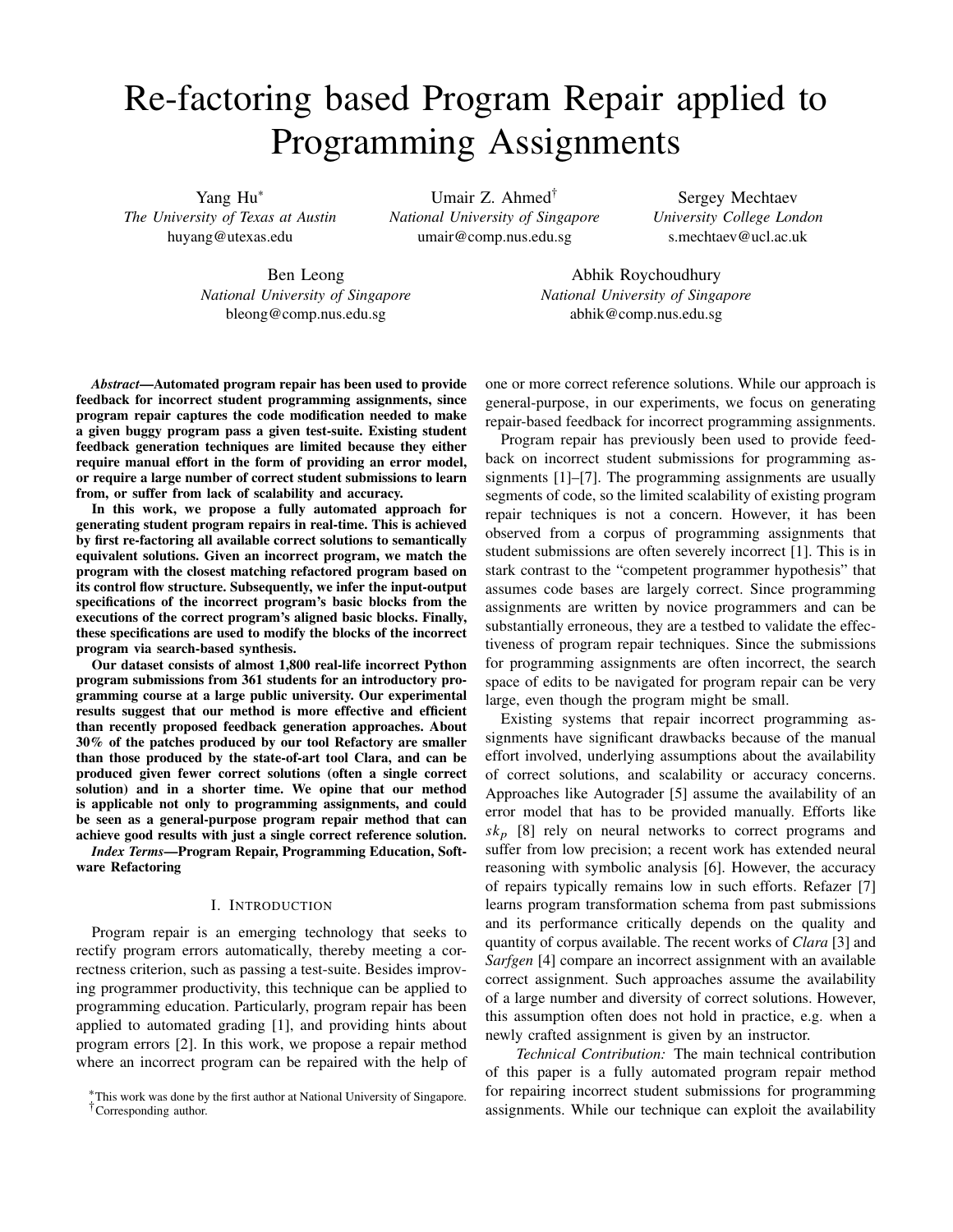of a large number of correct solutions to perform better, we only assume and require one correct reference solution. Our approach is to use re-factoring rules to generate a correct solution with the same control flow as the incorrect program. Since the buggy program and the re-factored correct program possess the same (or similar) control flow, we compare their basic blocks and generate candidate variable mappings between the two programs based on dynamic observations over test executions and static analysis. Given such a variable mapping, we formulate the program repair problem as judiciously synthesizing expressions at selected basic blocks to meet the given correctness criterion (such as passing a test-suite). This synthesis problem is solved by efficient search-based synthesis where a large space of expressions is efficiently navigated to construct minimal repairs. The expressions considered for repairs of the basic blocks are obtained from expression templates or by mutating existing expressions. Our *Refactory* tool implementation of the above approach has been made available at https://github.com/githubhuyang/refactory.

*Conceptual Contribution and Results:* If we envision the feedback generation problem through means of automated program repair as one of search space construction and traversal (with the search space capturing the possible edits of the buggy program), our solution enables a novel way to present and understand this search space. This is the main conceptual contribution of the work, and we believe this also leads to more superior experimental results as evidenced by our repair tool for actual Python programs from a real student submission data set. By separating the control flow matching (obtained via refactoring) from data-flow matching (achieved via search-based synthesis), we can construct small legible program repairs to be used as feedback to the students. We evaluate our approach on a large data set of 1, 783 buggy student programs, that was curated from five different Python assignments offered during a first-year university course credited by 361 students. Our tool *Refactory* achieves a higher repair rate, smaller patch size and less overfitting when compared to state-of-the-art tools such as *Clara* [3]. To verify the generality of our approach and crafted refactoring rules, we randomly sample an additional six assignments containing 7, 290 buggy student programs and observe similar results (Section VI). In addition to the practical utility of our technique in feedback generation, we believe that our viewpoint of cleanly partitioning the search-space of edits by separating control flow matching from expression synthesis can be useful for automated program repair.

#### II. OVERVIEW

Fig. 1 gives a high-level overview of our approach. Our approach takes three inputs: a test-suite  $T$ , a buggy program  $P_b$ and (one or more) correct programs C. Our approach includes three phases, which are elaborated in the following.

*Phase 1. Refactoring:* Given a set of refactoring rules, we conduct software refactoring on correct programs (C) to generate additional correct programs with new control flow structures. For example, Fig. 2a shows a correct program for the programming assignment sequential search, which



Fig. 1: Overview of our approach

outputs how many numbers in a sorted number sequence seq are smaller than x. To generate a correct program with new control flow, we mutate the control flow of the correct program by adding an empty else branch to an if branch. The refactored correct program is shown in Fig. 2b.

*Phase 2. Structure Alignment:* We perform *structure matching*, for finding refactored correct programs which have the same control flow structure with the buggy program  $P_b$ . If we cannot find such programs,  $P_b$  may have bugs in its control flow. To fix such bugs, we conduct *structure mutation*, which edits the control flow structure of  $P_b$  to that of closest refactored correct program in terms of tree edit distance.

*Phase 3. Block Repair:* Among all correct programs which have the same control flow structure with the buggy program, we search for the correct programs which are the top-k closest to the buggy program  $P_b$  (we set  $k = 5$  in our experimental evaluation). For any of these top-k closest programs, if we can construct a patch passing the given test-suite  $T$ , we have succeeded in repairing, and hence generating feedback.

*Phase 3.1 Block Mapping:* We build a mapping between basic blocks in a correct program  $P_c$  and those of  $P_b$  based on the graph isomorphism of the control flow graph of  $P_c$  and  $P_b$ . For example, consider the buggy program in Fig. 2c and the refactored correct program in Fig. 2b, where line 2,3,4,6,7 are different basic blocks (although line 7 in the buggy program is empty, we regard it as an empty basic block). Assume that  $B_i^c$ is the basic block in line *i* in the refactored correct program, and  $B_i^b$  is the basic block in line *i* in the buggy program. Based on graph isomorphism, we can get  ${B_c^i \mapsto B_b^i}_{i \in 2,3,4,6,7}$ .

*Phase 3.2 Variable Mapping:* We build a variable mapping between the correct program  $P_c$  and the buggy program  $P_b$ using *dynamic equivalence analysis* (DEA) [3] and *define/use analysis* (DUA). In DEA, we collect the trace of each variable when running the correct and the buggy programs, and then map two variables if they take the same values in the same order when running the same test. For variables that are not mapped by DEA, we apply DUA, which maps two variables if the blocks where the first variable is defined/used corresponds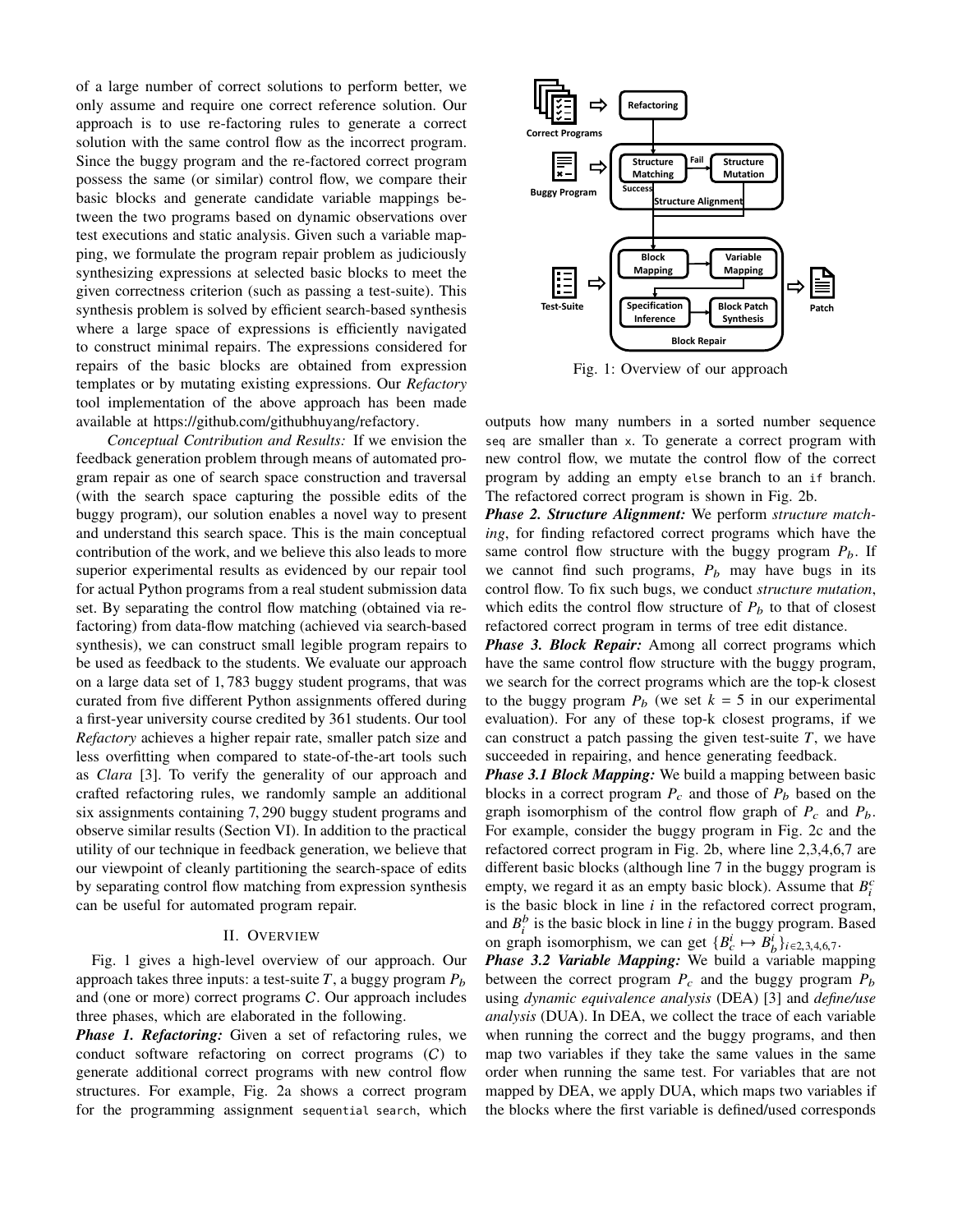

Fig. 2: Example programs of the sequential search programming assignment from our dataset.

to the blocks where the second variable is defined/used. To illustrate these approaches, consider building a variable mapping between the buggy program in Fig. 2c and the refactored correct program in Fig. 2b using the tests search(2,[1,2,3]) and search(3,[4,5,6]). Table Ia and Table Ib show all the variable traces collected using DEA. Since the traces of e and x are the same, and the traces of lst and seq are the same, we get a variable mapping  $\{e \mapsto x, \, \text{lst} \mapsto \text{seq}\}\$ . Note that j and i are not mapped by DEA because their traces are different. Then, we execute DUA that identifies that j and i are defined in line 2 and used in line 3 and line 4, and the basic blocks in line 2, 3, 4 in the buggy program correspond to the basic block in line 2, 3, 4 in the correct program. Thus, we map j to i, and finally obtain the variable mapping  $\{e \mapsto x, \text{lst} \mapsto \text{seq}, \text{ j} \mapsto \text{i}\}.$ 

*Phase 3.3 Specification Inference:* We generate a specification for each basic block in the buggy program  $P_b$  by (1) collecting inputs and outputs of each basic block in the correct program and (2) using the variable mapping to translate them into the inputs and expected outputs of each basic block in the buggy program. For instance, consider the buggy basic block e<lst[j] in the buggy program. We collect the inputs and outputs of its corresponding basic block x<=seq[i] in the refactored correct program (Table Ic). Then, we replace the variables using the variable mapping  $\{e \mapsto x, \, \text{lst} \mapsto \text{seq}, \, \textit{i} \mapsto \textit{i}\}$ to generate the specification of e<lst[j].

*Phase 3.4 Block Patch Synthesis:* We use the input-output specification derived in the previous step to check the correctness of each basic block in the buggy program. In the buggy program shown in Fig. 2c, the basic blocks in lines 3, 6 and 7 do not satisfy their input-output specifications, and hence we deem them to be in need for repair. We attempt to generate a patch for each incorrect basic block in the buggy program.

If the basic block in  $P_b$  is empty, we fix it based on the variable mapping and its corresponding basic block in the correct program  $P_c$ . For example, consider the buggy basic block in line 7, which is an empty basic block. Its corresponding basic block in the refactored correct program is return len(seq). Based on the variable mapping  $\{e \mapsto x, \text{lst} \mapsto \text{seq}, \textit{i} \mapsto \textit{i}\}$ , we replace the empty basic block in line 7 of the buggy program with a fixed basic block return len(lst).

If the basic block in  $P_b$  is not empty, while its corresponding basic block in  $P_c$  is empty, we fix it by making it empty. For example, consider the incorrect basic block in line 6. Its

corresponding basic block in the refactored correct program is pass, which is a key word to show it is an empty basic block. We fix the basic block in line 6 of the buggy program to pass.

If the basic block in  $P_b$  and its corresponding basic block in  $P_c$  are both non-empty, then we synthesize a patch for the buggy basic block using its specification. Given a set of suspicious lines in a buggy basic block, we insert holes to produce a partial program. Then, we perform enumerative synthesis with test-equivalence analysis [9] to fill the holes in the partial program. We use two heuristics to generate expression candidates. First, we utilize *expression templates* (i.e., syntax patterns [10] of expressions) in correct programs. For example, given the expression  $x \leq$ seq[i] in the refactored correct program, we can extract an expression template  $v_0 \le v_1$  [ $v_2$ ] where  $v_0$ ,  $v_1$ ,  $v_2$  are free variables. Using this template, we can generate a candidate e<=lst[j]. We also generate expression candidates by mutating operators or variables of the expressions in the buggy program. For example, given the expression e<lst[j] in the buggy program, we generate candidates e>lst[j], e<=lst[j], e>=lst[j], and j<lst[j].

Once the search space of candidate expressions is constructed, we traverse them efficiently using an approach based on test-equivalence analysis [9]. In this approach, the candidate expressions are grouped together if they behave identically on the given input-output examples (these are the specification we derived earlier). Such an approach greatly contributes to the scalability of our technique, since it helps to avoid traversing and checking the candidate patches one by one.

After generating patches for each basic block, we combine them into a global patch and validate its correctness via the test-suite. Fig. 2d shows the fixed program.

# III. REFACTORING AND STRUCTURE MUTATION

In this section, we introduce refactoring rules for mutating the control flow structure of existing correct solutions to generate new semantically equivalent correct solutions with different control flow structures. This step is necessary since the accuracy of repairing a given buggy program depends on finding a correct program with similar control flow structure.

We designed generic rules based on the observation that the same algorithm can have syntactically different implementations. For example, although the two programs in Fig. 3 behave equivalently and contain the same basic blocks, the control flow structure of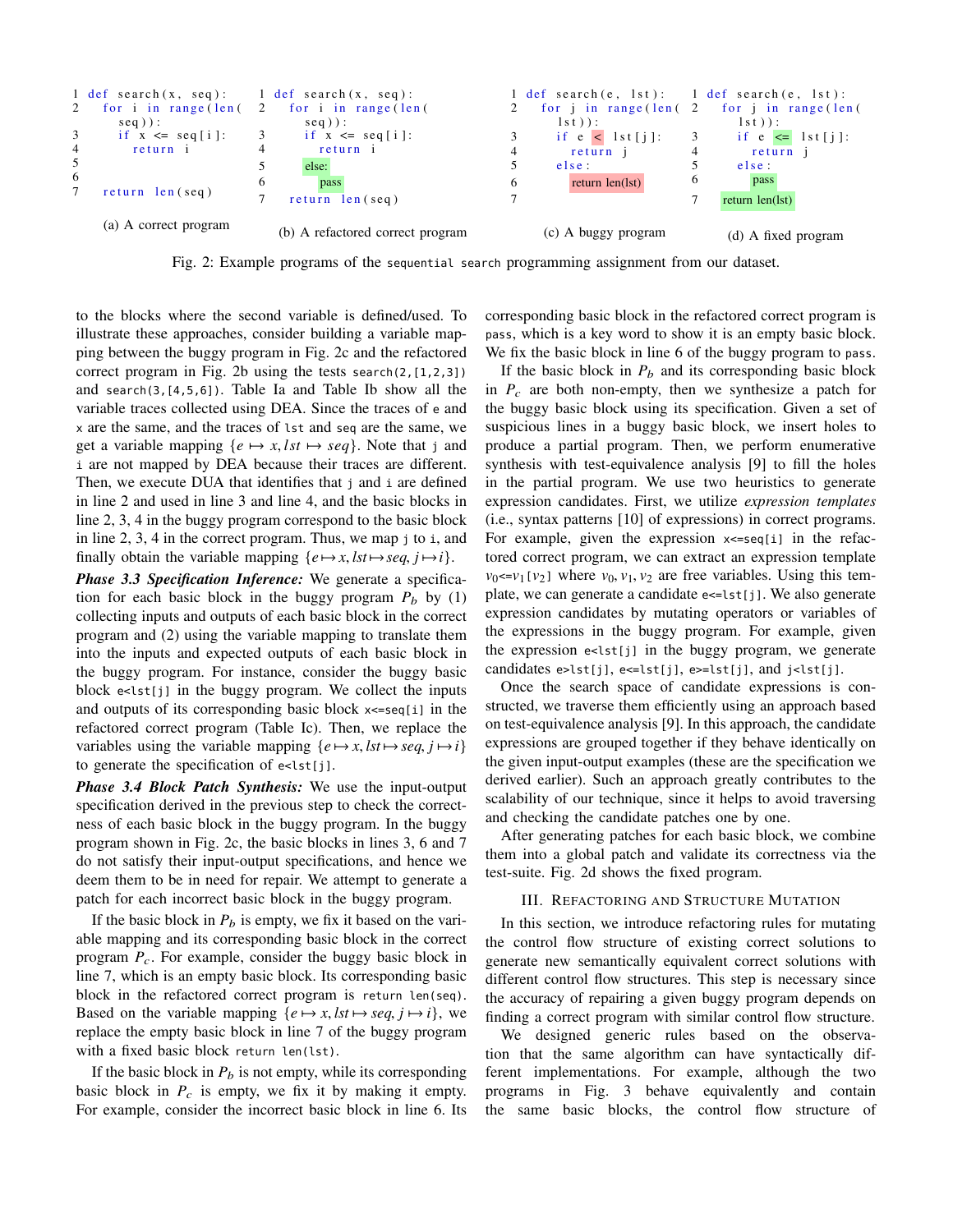| <b>Test Inputs</b>                           | е | lst                    |  |
|----------------------------------------------|---|------------------------|--|
| search(2, [1, 2, 3])<br>search(3, [4, 5, 6]) |   | [1, 2, 3]<br>[4, 5, 6] |  |

(a) Variable traces of the buggy program

| <b>Test Case</b>                             | seq                    |               |
|----------------------------------------------|------------------------|---------------|
| search(2, [1, 2, 3])<br>search(3, [4, 5, 6]) | [1, 2, 3]<br>[4, 5, 6] | $0 \mapsto 1$ |

(b) Variable traces of the correct program

|                | Input     | Output |       |
|----------------|-----------|--------|-------|
| X              | seq       |        |       |
| 2              | [1, 2, 3] | 0      | False |
| $\overline{c}$ | [1, 2, 3] |        | True  |
| 3              | [4, 5, 6] | 0      | True  |

(c) Inputs and outputs of  $x \leq -\sec[i]$ 

TABLE I: Motivating example of our approach.

|        | 1 def func $(x)$ :     |             | 1 def func $(x)$ :      |
|--------|------------------------|-------------|-------------------------|
| 2      | if $x \le 0$ :         | $2^{\circ}$ | if $x \le 0$ :          |
| -3     | $return -1$            | 3           | $return -1$             |
|        |                        | 4           | else:                   |
| $\sim$ | return 1               | 5.          | return 1                |
|        | (a) Control Flow $CFx$ |             | (b) Control Flow $CF_v$ |

Fig. 3: Semantically equivalent programs with different control flow structures.

Fig. 3a, given as {Func<sub>start</sub>, If<sub>start</sub>, If<sub>end</sub>, Func<sub>end</sub>}, differs from the control flow structure of Fig. 3b, given as {Funcstart,Ifstart,Ifend,Elsestart,Elseend,Funcend}.

Since there is potential to generate infinitely many correct variants using our refactoring rules, we guide the search for closest refactored program using the following heuristic. The correct programs are ranked based on their edit distance from the given buggy program. Rules are repeatedly applied on the closest correct program to generate new correct programs until a correct program with a matching control flow is found, or a predefined maximum depth is reached, or a timeout occurs.

As observed in our dataset of 1783 incorrect programs (Section V), 35% of them do not have a matching control flow structure in the correct submissions. Thus, existing techniques such as *Sarfgen* [4], which rely on exact control-flow matches, cannot repair these programs. We define a total of 10 bi-directional refactoring rules divided into five different categories, which are listed in Fig. 4. These rules transform control flow structures of our 2442 correct student programs, after which only less than 20% of the incorrect programs lack a matching correct program. For these remaining incorrect programs, structure mutation is used to borrow the missing control flow structure from the closest matching correct program.

# *A. Existing conditional transformations*

This category of rules transform existing conditional statements. The rules are presented in the form of abstract syntax tree (AST) transformations.

*1) Successor statements to a conditional jump:* The rule  $R_{A_1}$  in Fig 4 states that the block of statements *S* which succeeds a conditional jump (such as Break/Continue/Return), can occur either as a successor node to the If block (Fig. 4a), or inside an Else branch to the If block (Fig. 4b).

Consider our earlier example listed in Fig. 3. The program in Fig. 3a (respectively Fig. 3b) can be mutated to the program in Fig. 3b (resp. Fig. 3a) on application of refactoring rule  $R_{A_1}$ , since the control flow of program  $CF_x$  (resp.  $CF_y$ ) matches with the control flow of rule  $CF_a$  (resp.  $CF_b$ ).

*2) Conditional statement with conjunction:* An If statement with the condition being a conjunction of  $C_1$  and  $C_2$  (Fig. 4c) can be rewritten as a nested If structure, containing the conditions  $C_1$  and  $C_2$  individually (Fig. 4d), using rule  $R_{A_2}$ .

# *B. New conditional transformations*

These set of rules introduce additional guards; either around arbitrary statements, or around existing conditionals.

*1) Introduce new If conditionals:* In this rule  $R_{B_1}$ , we introduce three types of If conditional blocks. Fig. 4f adds a trivially True conditional guard around an arbitrary node *S*. Fig. 4g introduces a trivially False conditional guard around an arbitrary block  $B_1^*$ . Fig. 4h introduces an arbitrary condition *C*∗ <sup>1</sup> around a pass (no-op) statement.

The arbitrary block  $B_1^*$  (respectively condition  $C_1^*$ ) are placeholders which can match and copy any corresponding block (resp. condition) of incorrect program, during the *block mapping* phase of our approach described later in Section IV-A.

*2) Introduce new Elif/Else branch:* The rule  $R_B$ , introduces Elif and Else branching statements to an existing If conditional statement. Fig. 4j adds a trivially False Elif branch containing arbitrary block  $B_1^*$ . Fig. 4k introduces an arbitrary *C*∗ <sup>1</sup> conditional Elif branch, around a pass (no-op) statement. Fig. 4l adds an Else branch containing pass statement.

# *C. Loop guards*

These set of rules deal with introducing additional guards surrounding an existing loop structure.

*1) Introduce guard around For loop:* Programs containing for statement which loops over an iterator (such as list) can be mutated into a new program structure by introducing guards around the loop, targeting the case when iterator is empty (Fig 4m to Fig 4n), or non-empty (Fig 4m to Fig 4o).

*2) Introduce guard around While loop:* Similar to previous rule, guards can be introduced in programs which loop over an iterator using while loop, targeting the case when iterator is empty (Fig 4p to Fig 4q), or non-empty (Fig 4p to Fig 4r).

#### *D. While loop transformations*

These set of rules replace while loop structure with an equivalent conditional jump statement, or vice-versa.

*1) Conditional break inside While loop:* A program which loops until a condition  $C_1$  is satisfied (Fig. 4s) can be refactored into another program which loops indefinitely, with a *C*<sup>1</sup> conditional break instruction inside the loop's body (Fig. 4t).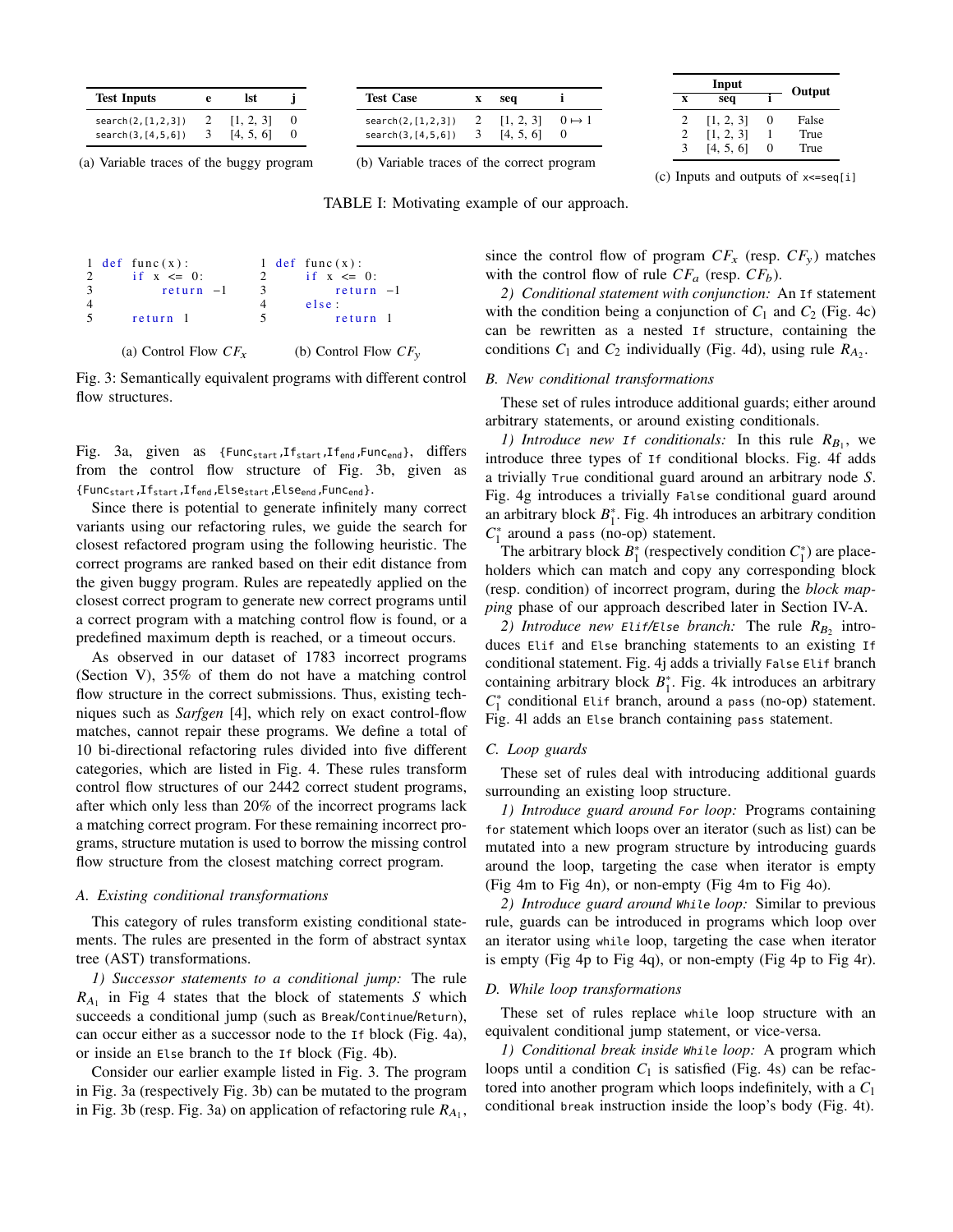|  | Category A: Existing conditional transformations |  |
|--|--------------------------------------------------|--|
|  |                                                  |  |



Rule  $R_{D_1}$ : Conditional break inside While. Rule  $R_{D_2}$ : Unconditional return inside while. Rule  $R_{D_3}$ : Unconditional break inside while.

#### Category E: Loop unrolling

Predecessor *P* for  $i$  **in**  $I_1$ **:** *B*1 Successor *S* (y) Predecessor *P* **for** *i* **in**  $Slice(I_1, 0, \text{len}(I_1)/2))$ :  $B_1$ **for** *i* **in**  $Slice(I_1, \text{len}(I_1)/2, \text{len}(I_1))$ :  $\mid$   $B_1$ Successor *S* (z)

Rule  $R_{E_1}$ : Split a For loop by iterator slicing.

#### Fig. 4: List of refactoring rules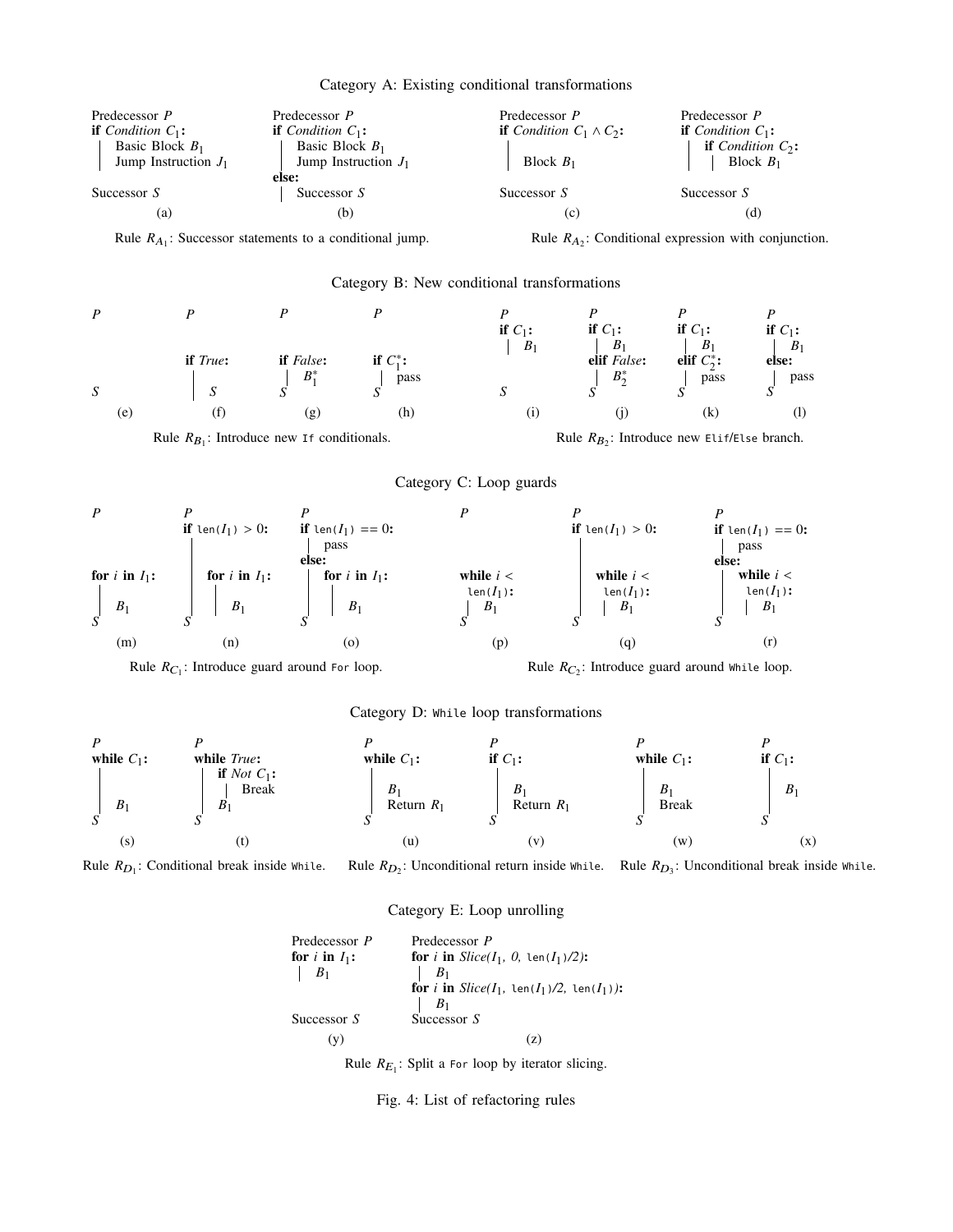*2) Unconditional return inside While loop:* A While loop which contains an unconditional return jump (Fig. 4u) can be replaced with an equivalent If conditional statement (Fig. 4v), since the block of statements inside the loop will be executed only once on successful satisfaction of the loop guard.

*3) Unconditional break inside While loop:* Similar to the previous rule, a While loop which contains an unconditional break jump (Fig. 4w) can be replaced with an equivalent If conditional statement without the break statement (Fig. 4v).

### *E. Loop unrolling*

*1) Iterator slicing:* A for loop iterating over a sequence (Fig. 4y), can be split into two loops that iterate over two distinct sets of consecutive elements (Fig. 4z). The operator Slice( $I$ ,  $i_1$ ,  $i_2$ ) (denoted as  $I[i_1 : i_2]$ ) returns a subsequence of the elements starting of  $I$  at index  $i_1$  until index  $i_2$ .

### *F. Structure Mutation*

Given a buggy program  $P_b$ , we first search for a program  $P_c$ from the set of correct student submissions and their refactored variants, such that  $P_c$  has the same control-flow structure as *P*b. If no such match is found, we attempt *structure mutation* that modifies the control-flow structure of the buggy program  $P_b$ . First, it searches for the closest program  $P_c'$  wrt controlflow structure from the set of correct programs and their refactored variants. Then, it borrows a minimal number of control-flow nodes (such as if-conditional or loop statements) from  $P'_c$  into  $P_b$ , in order to make their structure isomorphic.

Unlike refactoring rules, which mutates the control-flow structure of correct programs while preserving semantic equivalence, structure mutation does not offer such guarantee.

# IV. BLOCK REPAIR

Given a correct program  $P_c$  that has the same control flow structure as the buggy program *P*b, we execute *block repair algorithm* to repair  $P_b$ . The algorithm consists of four stages. First, we construct a block mapping based on the isomorphism of the two control flow graphs (CFG). Second, we find a mapping between the variables of  $P_b$  and  $P_c$ . Third, we infer a correct specification for each basic block in  $P_b$  from  $P_c$ . Finally, we synthesize a patch for each basic block of  $P_b$ , and combine all block patches into a global patch.

# *A. Block Mapping*

The goal of this stage is to find a mapping between the basic blocks of  $P_b$  and those of  $P_c$ . Since  $P_b$  and  $P_c$  have the same control-flow structure, their control flow graphs are isomorphic. Thus, a block mapping is effectively an isomorphism between the two control flow graphs.

**Definition 1.** *Block Mapping. Let* G(*P*c) *be CFG of P*<sup>c</sup> *with nodes*  ${B<sub>i</sub><sup>c</sup>}<sub>i\in1..n</sub>$  *and*  $G(P_b)$  *be CFG of P<sub>b</sub> with nodes*  ${B_i^b}_{i \in I..n}$ *. We define a block mapping*  $B(P_c, P_b)$  *as a CFG isomorphism*  $\{B_1^c \mapsto B_{j_1}^b, ..., B_n^c \mapsto B_{j_n}^b\}$  between  $\mathcal{G}(P_c)$  and  $G(P_b)$ , where  $\{j_1, ..., j_n\}$  are different indexes from 1 to n.

# *B. Variable Mapping*

The purpose of variable mapping is to identify how variables of  $P_c$  correspond to the variables of  $P_b$ .

**Definition 2.** *Variable Mapping. Let x*1, ..., *x*<sup>m</sup> *be variables of the correct program*  $P_c$ *, and*  $y_1$ *, ...,*  $y_n$  *be variables of the buggy program P<sub>b</sub>. Then,*  $\{x_{i_1} \mapsto y_{j_1}, ..., x_{i_s} \mapsto y_{j_s}\}$  *is a mapping of variables if*  $i_1, ..., i_s \in 1..n$  *are different indices and*  $j_1, ..., j_s \in$ 1..*m are different indices.*

Since there exist many possible mappings, we apply *Dynamic Equivalence Analysis* (*DEA*) and *Define/Use Analysis* (*DUA*) to filter out irrelevant mappings. In DEA, we collect the variable traces collected on  $P_b$  and  $P_c$ . The trace of a variable in a test refers to the sequence of values that the variable takes during the test execution.

The intuition behind DEA is that if a variable  $x$  in  $P_c$  takes the same values in the same order as a variable  $y$  in  $P_b$  during each test execution, then they represent the same user intent. In this case, we say y is a variable candidate of *x*.

**Definition 3.** *Mapped Variable Candidates in DEA. Let x be a variable in*  $P_c$ , *y be a variable in*  $P_b$ , *and*  $T$  *be a set of tests.* M*DEA*(*x*) *represents a set of variable candidates in P<sub>b</sub> that x can be mapped to. We define*  $y \in M_{DEA}(x)$  *iff for each test*  $t \in T$ *, the sequence of values that* y *takes during the execution of P*<sup>b</sup> *with t is the same as the sequence of values that x takes during the execution of*  $P_c$  *with t.* 

In DUA, we assume that variables that are defined and used in the same manner are more likely to have the same user intent. We get a set of variable candidates in  $P_b$  which a variable in  $P_c$  can be mapped to as follows.

**Definition 4.** *Mapped Variable Candidates in DUA. Let* D(*P*, *x*) *be the set of basic blocks in the program P where the variable x is defined,*  $\mathcal{U}(P, x)$  *be the set of basic blocks in the program P where the variable x is used, r be a variable in*  $P_c$  *and s be a variable in*  $P_b$ *. M<sub>DUA</sub>*(*r*) *represents a set of variable candidates in P*<sup>b</sup> *that r can be mapped to in DUA. We define*  $s \in M_{DUA}(r)$  *iff (1) there exists a one-one block mapping from*  $D(P_c, r)$  *to*  $D(P_b, s)$  *and* (2) *there exists a oneone block mapping from*  $\mathcal{U}(P_c, r)$  *to*  $\mathcal{U}(P_b, s)$ *.* 

Finally, we rule out all invalid variable mappings that do not map the variable  $r$  in  $P_c$  to any variable candidates in  $P_b$ .

**Definition 5.** *Valid Variable Mapping. Let*  ${c_i} \mapsto$  $b_{j_1},..., c_{i_n} \mapsto b_{j_n}$  *be a variable mapping between*  $P_c$  *and P*b*. We say that the variable mapping is invalid if and only if*

$$
\exists e \in 1..n.(b_{j_e} \notin M_{DEA}(c_{i_e}) \cup M_{DUA}(c_{i_e}))
$$

If no variable mapping is valid, the block repair algorithm will report a repair failure on  $P_b$ . Otherwise, we enumerate all valid variable mappings one-by-one until the algorithm successfully infers a specification and synthesizes a patch.

# *C. Specification Inference*

First, we analyze the correct program to extract a specification for each basic block. This is done by running  $P_c$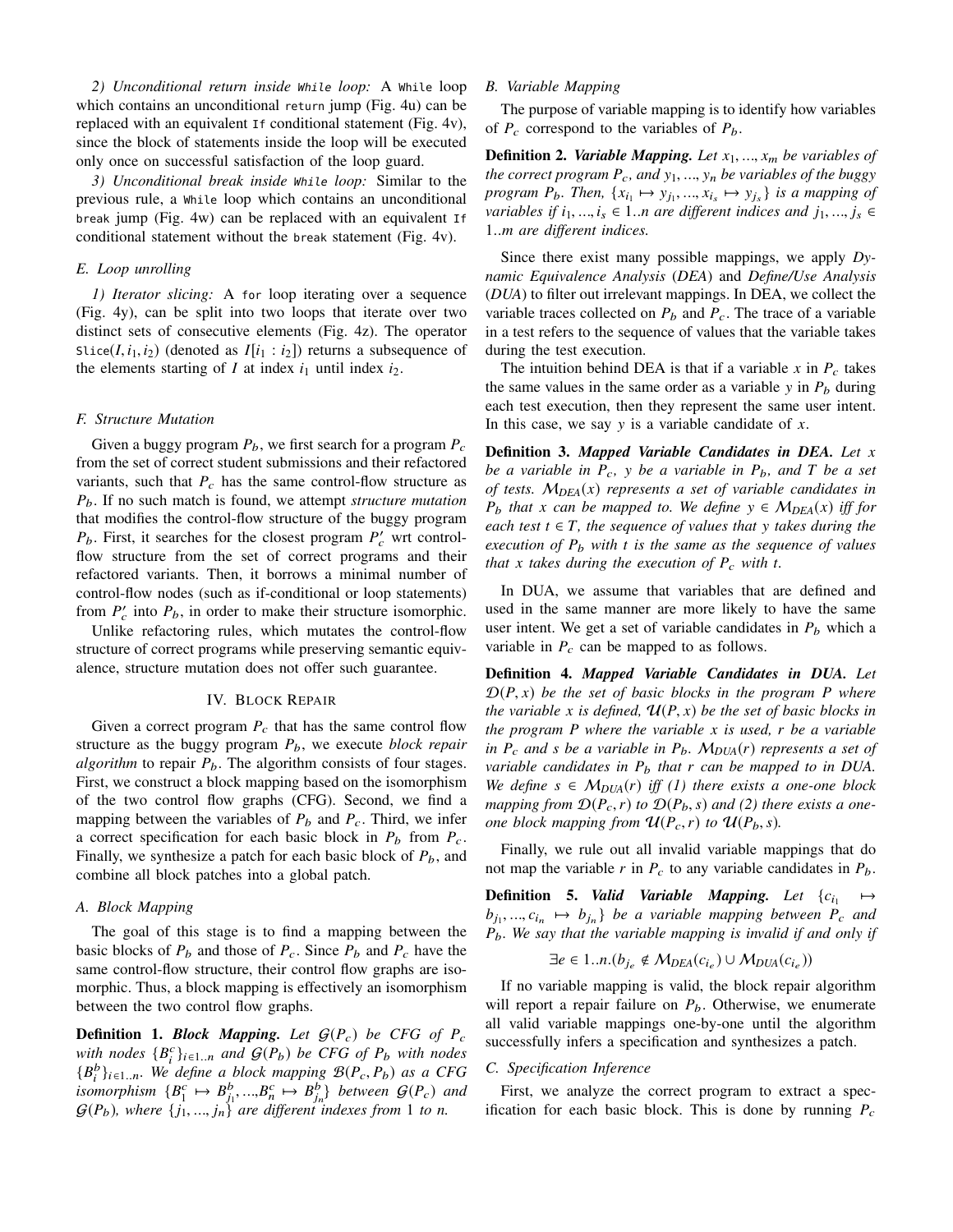on our test-suite *T* to collect input-output state pairs of each basic block in  $P_c$ . Here, input state refers to the values of all variables before executing the basic block, and output state refers to these values after executing the basic block.

**Definition 6.** *Specification. Let B be a basic block in a program P, and T be the test-suite. The specification of B is defined as a set of input-output state pairs*  $\{\langle I_j, O_j \rangle\}_{j \in 1, ..., r}$ , *where I*<sup>j</sup> *denotes the input state and O*<sup>j</sup> *denotes the expected output state of B given I*<sup>j</sup> *as the input state.*

Note that in the above definition we use a set of state pairs because each basic block can be executed multiple times during a test execution. Our algorithm infers a specification of a basic block  $B_b$  based on that of its corresponding basic block  $B_c$  and the valid variable mapping  $M$ .

**Definition 7.** *Specification Inference. Let B<sub>c</sub> be a basic block in the correct program*  $P_c$ *, and*  $\{\langle I_j^c, O_j^c \rangle\}_{j \in 1..r}$  *be a specification of B*c*, and B*<sup>b</sup> *be the corresponding basic block in the buggy program P*b*, and M be a valid variable mapping between*  $P_c$  *and*  $P_b$ . A specification of  $B_b$  *is inferred as a set of input-output state pairs*  $\{\langle I_j^b, O_j^b \rangle\}_{j \in 1..r}$  *such that* 

$$
\{y \mapsto u\} \in I_j^b \Leftrightarrow \exists x. \{x \mapsto u\} \in I_j^c \wedge \{x \mapsto y\} \in M
$$
  

$$
\{y \mapsto u\} \in O_j^b \Leftrightarrow \exists x. \{x \mapsto u\} \in O_j^c \wedge \{x \mapsto y\} \in M
$$

# *D. Patch Synthesis*

Before repairing a basic block  $B_b$  in  $P_b$ , we verify the correctness of  $B_b$  by collecting the inputs and their corresponding outputs of  $B_b$  and comparing them with the inputs and expected outputs in its inferred specification. Formally speaking, we run  $P_b$  on the test-suite  $T$  to collect a set of inputoutput pairs  $\{\langle \hat{I}_j^b, \hat{O}_j^b \rangle \}_{j \in 1, ..., z}$  of  $B_b$ . We say  $B_b$  is incorrect if there exist  $\langle \hat{I}_u^b, \hat{O}_u^b \rangle$  and  $\langle I_v^b, O_v^b \rangle$  such that  $I_v^b \subset \hat{I}_u^b \wedge O_v^b \not\subset \hat{O}_u^b$ .

For  $B_b$  is incorrect, we attempt to repair it. If either  $B_c$ or  $B_b$  is an empty basic block, we fix it either by generating an empty block as a patch of  $B_b$  or using the valid variable mapping to translate  $B_c$  to a patch of  $B_b$ . In other words, we replace all variable names in  $B<sub>c</sub>$  with their corresponding variable names according to the valid variable mapping.

If  $B_c$  and  $B_b$  are not empty, we use a program synthesis technique to generate a patch for  $B_b$  based on its specification. Given a set of suspicious lines, we produce a partial program with holes inserted in buggy lines. We generate expression candidates for each hole. Our goal is to fill holes with expressions that enable the block to satisfy the specification.

**Definition 8.** *Block Patch Synthesis. Let B be an incorrect basic block and L be a set of suspicious buggy lines in B. Let* P(*B*, *L*) *be a partial block that holes are inserted into all lines in L. Let S*<sup>l</sup> *be a set of expressions candidates for the hole in line*  $l \in L$ *. Let*  $C : S_1 \times \ldots \times S_l \times L \rightarrow \mathbb{R}$  *be a cost function. Our aim is to find a repair*  $\langle s_1, \ldots, s_l \rangle \in S_1 \times \ldots \times S_l$  *that*  $(i)$  can fill in  $P(B, L)$  to pass the correct specification and *(ii)*  $C(s_1, \ldots, s_l, L)$  *be minimal among all such basic blocks.* 

Typically, program repair techniques identify suspicious lines via statistical fault localization. Considering such techniques may not be accurate on students' submissions which are usually severely incorrect, we enumerate the all subsets of lines in  $B_b$  as sets of suspicious buggy lines in the ascending order of the number of lines until we find a patch.

A simple approach to generate a patch is to enumerate all block candidates by filling in holes in the partial block with all combinations of expressions. However, the search space might be huge, suffering from a combinatorial explosion as the number of holes grows. To mitigate this issue, we perform *test-equivalence analysis* [9] when searching for a patch. In a nutshell, we partition candidates into test-equivalence classes. For each class, only one representative patch is executed and verified, thereby reducing the number of test executions.

**Definition 9.** *Test-Equivalence Relation. Let* B *be a set of block candidates, and* α *be an input-output pair in the correct specification of B. An test-equivalence relation on* α *is defined as an equivalence relation*  $\leftrightarrow_{\alpha} \subset \mathbb{B} \times \mathbb{B}$  *that if*  $B_1 \leftrightarrow_{\alpha} B_2$ *, then*  $B_1$  *and*  $B_2$  *both pass or fail*  $\alpha$ *.* 

The search space of expression candidates for each hole is constructed based on expression templates and operator/variable mutation. An expression template is a *syntax pattern* [10] where variable names in the expression are abstracted away (i.e., use a set of wildcards instead of the variable names). Expression templates are extracted from expressions in correct programs. Formally, let  $e = \langle e_1, \ldots, e_n \rangle$  be an expression, where  $e_i$  denotes *i*-th token of  $e$ . Let  $V$  be a set of variable names. An expression template of *e* can be defined as a sequence of tokens  $\langle e'_1, \ldots, e'_n \rangle$ , where  $e'_i = * \text{ iff } e_i \in V$ . Given a set of variable names from the buggy program, a space of candidate expressions is generated by assigning each wildcard with a unique variable name.

We also generate a space of candidate expressions by mutating operators or variable names of the suspicious expressions from the buggy program. Let  $e = \langle e_1, \dots, e_n \rangle$  be an expression, where *e*<sup>i</sup> denotes *i*-th token of *e*. We construct a space of candidate expressions by generating  $e' = \langle e'_1, \dots, e'_n \rangle$ , where  $e_j = e'_j$  when  $j \in 1, ..., k - 1, k + 1, ..., n$ , and  $e'_k$  is such that  $e_k \neq e'_k$  and if  $e_k$  is a variable, then  $e'_k$  is another variable, and if  $e_k$  an operator, then  $e'_k$  is another operator.

## V. DATASET AND EXPERIMENTAL SETUP

We choose *Clara* [3], one of the most recent and related feedback generation approach with publicly available implementation<sup>1</sup>, as the baseline to compare our approach against. *Clara* [3] was evaluated on a similar dataset as AutoGrader [5], which consists of student attempts from MITx MOOC [11]. However, this dataset is not publicly available.

Instead, we evaluate both *Clara* and our *Refactory* tool on real student submissions, collected from an introductory Python programming course offered at the author's university (National University of Singapore). This course was credited by 361 students, who had to attempt a large number of programming assignments throughout the entire semester.

<sup>1</sup>https://github.com/iradicek/CLARA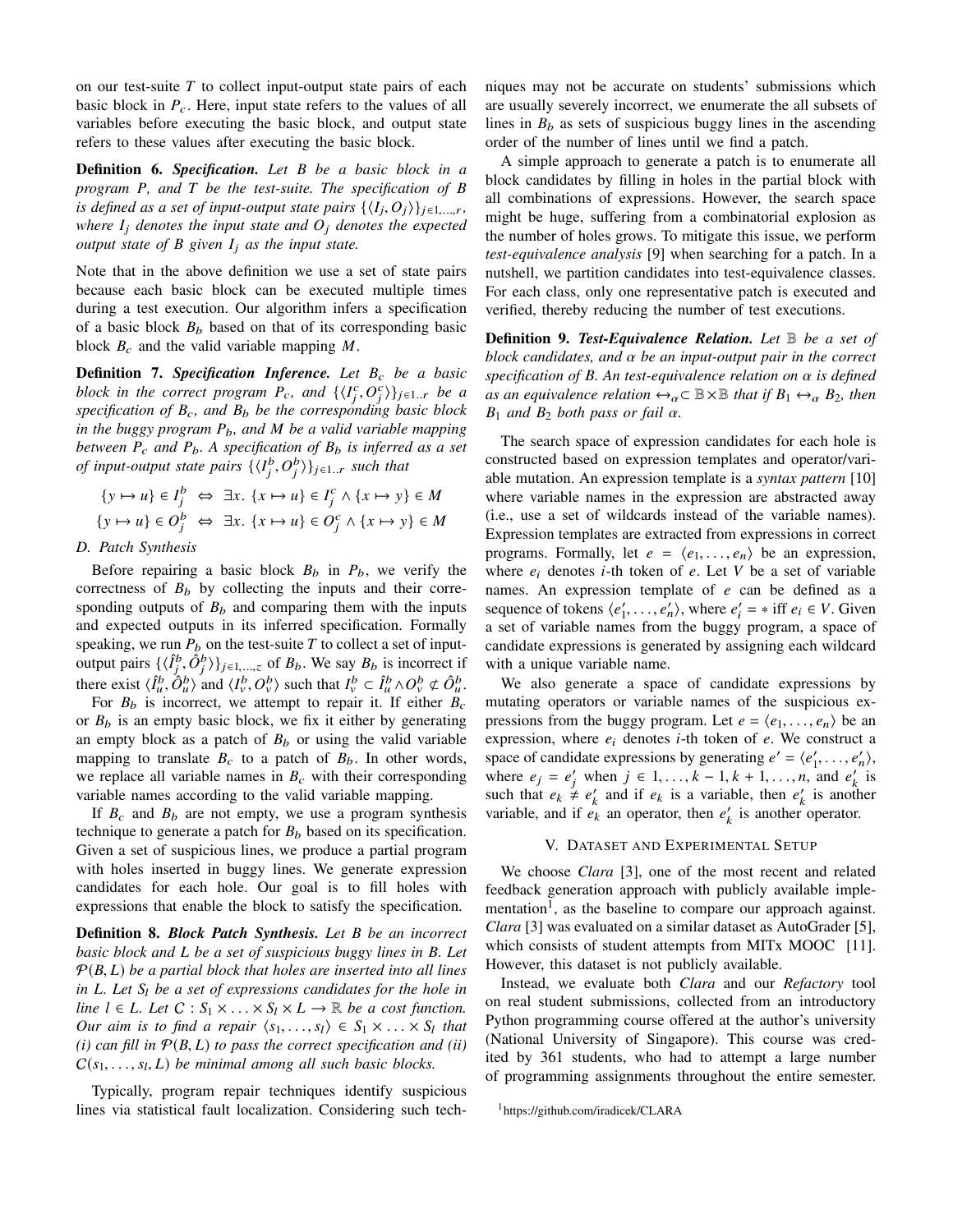| ID      | <b>Description</b>    | Avg. #Lines<br>of Code | #Correct<br>Attempt | #Incorrect<br><b>Attempt</b> | %CFG Match<br>$W/O \mathcal{R}$ | W/R    | <b>Repair Rate</b> | Avg. Time<br>Taken (sec) | <b>Relative Patch</b><br>Size (RPS) |
|---------|-----------------------|------------------------|---------------------|------------------------------|---------------------------------|--------|--------------------|--------------------------|-------------------------------------|
|         | Sequential search     | 10                     | 768                 | 575                          | 80.00%                          | 86.78% | 98.96% (81.91%)    | 3.5(12.1)                | 0.39(0.51)                          |
|         | Unique dates/months   | 28                     | 291                 | 435                          | 33.33%                          | 68.28% | 78.16% (42.07%)    | 4.8 (17.4)               | 0.56(0.31)                          |
|         | Duplicate elimination |                        | 546                 | 308                          | 87.34%                          | 89.61% | 97.40% (92.86%)    | 4.7(8.5)                 | 0.34(0.58)                          |
|         | Sorting tuples        | Q                      | 419                 | 357                          | 52.94%                          | 81.23% | 88.24% (64.43%)    | 8.7(20.6)                | 0.31(0.84)                          |
|         | Top-k elements        |                        | 418                 | 108                          | 80.56%                          | 83.33% | 87.96% (93.52%)    | 13.1 (11.8)              | 0.32(0.61)                          |
| $1 - 5$ | overall               | 14                     | 2442                | 783                          | 64.50%                          | 81.44% | 90.80% (71.28%)    | 5.5(13.6)                | 0.40(0.56)                          |

TABLE II: Results on five programming assignments. "% CFG Match" is the percentage of incorrect submissions for which correct submissions with matching control-flow structure are found without refactoring (W/O R) and with refactoring (W/R). Repair rate, average time-taken and relative patch size per assignment are shown for *Refactory* (and for *Clara* in brackets).

Students were allowed to submit multiple attempts, only the last of which was graded. On each attempt, students received the test-suite evaluation results as feedback.

From these assignments, we filter out those attempts that contain syntax errors, or contain a single basic block (trivial assignments), or utilize Python language features unsupported by implementation of *Refactory* or *Clara* (such as lambda functions, exception handling, Object-Oriented Programming concepts). After filtering, 19 assignments remain, from which we selected 5 assignments for an initial evaluation and crafting our refactoring rules. Totally. 2, 442 correct submissions and 1, 783 incorrect student attempts form our dataset, along with the instructor designed test-suite and reference program. This dataset is described in Table II. Our dataset and *Refactory* repair tool are publicly released to aid further research<sup>2</sup>.

To test the generality of our refactoring rules and block repair algorithm, we report results on the remaining 14 assignments containing 6, 448 correct submissions and 7, 290 incorrect student attempts as well.

All experiments are conducted using Intel $^{\circledR}$  Core<sup>TM</sup> i7-4770 CPU, 8GB RAM and Ubuntu 18.10. *Clara* has an offline phase for clustering the correct programs, for which we set a fiveminute timeout per assignment. For the online phase, *Clara* and *Refactory* are configured to run in a single-thread mode with one-minute timeout to repair each incorrect submission.

#### VI. EVALUATION

To evaluate the effectiveness of *Refactory*, we aim at answering the following research questions:

- RQ1 Given a large number of correct submissions, how effectively can *Refactory* repair incorrect submissions?
- RQ2 Given a small number of correct submissions, how effectively can *Refactory* repair incorrect submissions?

RQ1 and RQ2 investigate the applicability of our approach to assignments with different number of correct submissions. Existing data-driven approaches such as *Clara* and *Sarfgen* are designed for assignments with a large number of correct submissions. We use refactoring rules to generate new correct submissions, which makes our approach applicable when only a small number of correct submissions is available.

To answer RQ1, we evaluate *Refactory* and *Clara* on the entire dataset of correct programs. To answer RQ2, we evaluate them on downsampled dataset, where the number of correct submissions provided as input to these tools is varied from 100% to 0% (only the reference program is used).

**Explanation of Table II:** Table II shows the results on our 5 assignments selected for initial evaluation. *Clara* can generate repairs for 71.28% of 1783 incorrect submissions consuming 13.6 seconds on average per repair. In comparison, *Refactory* can generate repairs for 90.8% of incorrect submissions requiring 5.5 seconds on average per repair. Which demonstrates that *Refactory* can repair a significantly larger % of incorrect submissions, while requiring lesser amount of time.

This high repair rate of 90.8% by *Refactory* is made possible by our refactoring and structure mutation phase. As seen from Table II, only 64.5% of incorrect programs have a matching correct submission with exactlt the same control flow structure. By applying our refactoring rules, we generate new correct programs, thereby increasing the %*CFG* match to 81.4%. The remaining incorrect programs which do not have a *CFG* match with correct programs undergo structure mutation during online phase, bringing our overall repair rate to 90.8%. In comparison, almost a half of *Clara*'s failures occur due to exceeding the running timeout of 1 min. The remaining occur when *Clara* is unable to find a matching correct submission with the same looping structure as incorrect submission.

We also report on Relative Patch Size (*RPS*) metric, to further evaluate generated patches. Patch size is defined as the Tree-Edit-Distance (*TED*) between the Abstract Syntax Tree of given buggy program  $(AST_b)$  and repaired program  $(AST_r)$ generated by tool. Relative Patch Size (*RPS*), as defined by *Clara* [3], normalizes the patch size with the size of original buggy program's AST.  $RPS = \text{TED}(AST_b, AST_r)/\text{Size}(AST_b)$ As shown in Table II, repairs generated by *Refactory* have a smaller average RPS compared to those generated by *Clara* (for majority of incorrect attempts), which indicates that our repairs are smaller and hence more likely to help students in rectifying bugs in their incorrect attempts.

**Explanation of Figure 5:** Fig. 5a shows the average repair rate achieved by both tools for various *sampling rate* of correct submissions provided as input to the tools. The repair rate of *Refactory* is relatively consistent when the sampling rate is reduced while *Clara*'s repair rate drops significantly with decrease in sampling rate. For example, when sampling

<sup>2</sup>https://github.com/githubhuyang/refactory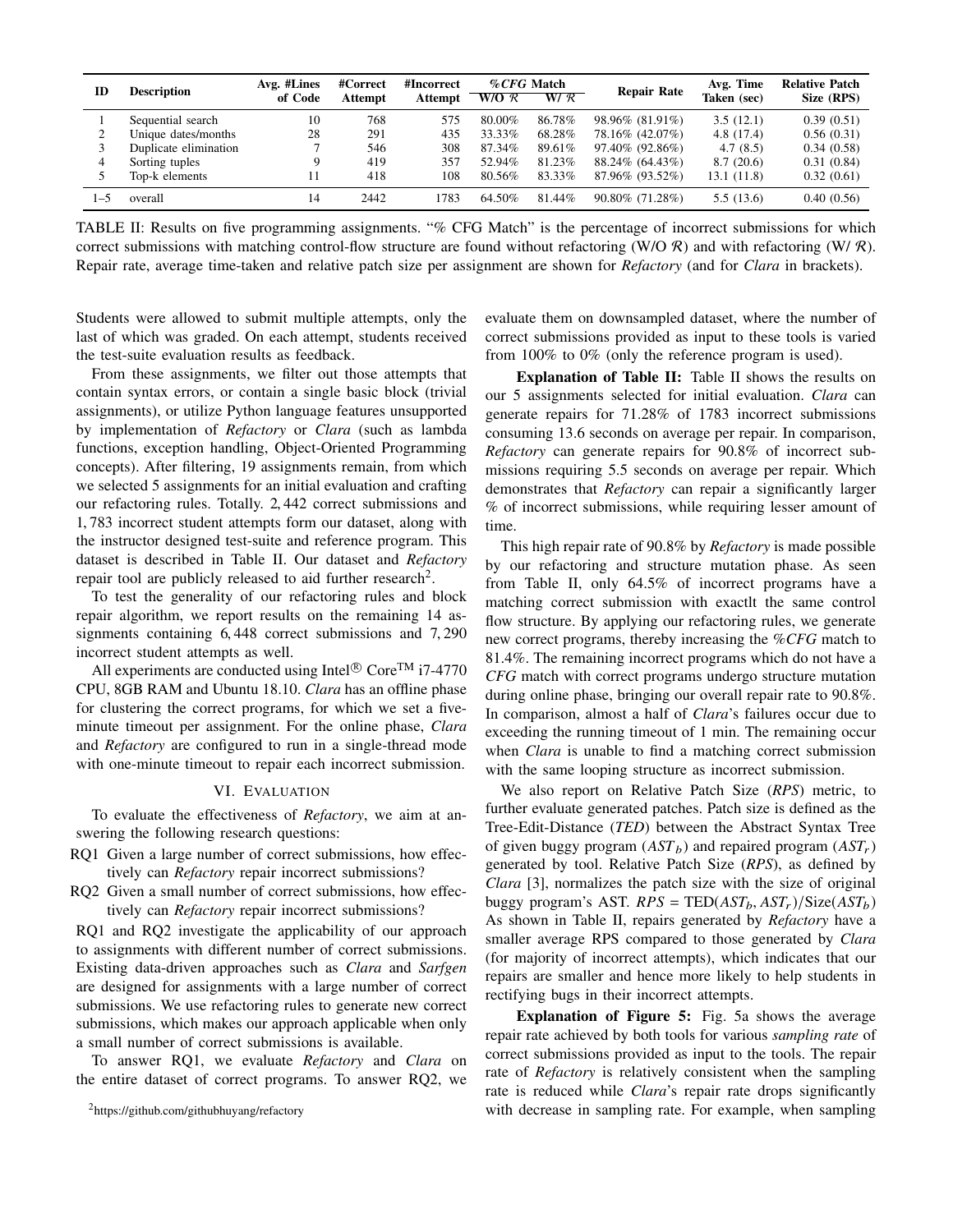

(a) Average repair rate across various sampling rates of correct solutions.





(c) Density function of relative patch size.

program, across various sampling rates. Fig. 5: Performance comparison between *Clara* and *Refactory*.

(b) Average time taken to repair incorrect

rate is 0% (only the reference program is provided as input), *Clara* achieves less than 40% repair accuracy due to its reliance on diverse correct programs, compared to more than 90% achieved by *Refactory* due to its ability to generate new correct programs using refactoring rules.

Fig. 5b shows the average time taken by both tools to repair a single program across different sampling rates. *Clara*'s time cost is proportional to the sampling rate, which highlights its scalability issue on dataset with a large number of correct submissions, due to the increase in complexity of *Integer Linear Programming* (*ILP*). Since *Refactory* selects the topk closest refactored correct programs with same control flow structure for repair generation, it scales better than *Clara*.

Fig 5c compares the relative patch size (RPS) of *Refactory* against *Clara* [3], by plotting its density function. This is obtained by defining independent random variables which represent the RPS of a patch generated by *Refactory* and *Clara*, for each assignment for each sampling rate. Then Gaussian Kernel Density Estimator [12] is used to generate their probability density functions based on individual observation values. Formally, let  $(x_1^t, \ldots, x_n^t)$  denote the *n* observation values of RPS of a patch generated by a tool *t* across all assignments and sampling rates. We estimate the density function as  $f(x) = \frac{1}{nh} \sum_{i=1}^{n} \mathcal{K}(\frac{x-x_i^t}{h})$ , where *h* is a smoothing parameter and  $K$  represents a Gaussian kernel function. From Fig. 5c, the estimated density (y-axis) of patches for *Refactory* tool is higher compared to *Clara*'s when RPS (x-axis) is smaller than 0.9. In other words, the patches generated by our tool are concentrated towards small RPS.

**Results on Full Data-set:** To demonstrate that our manually crafted refactoring rules do not over-fit our initially selected five assignments, reported in Table II, we report additional results on the 14 held out assignments (refer Section V). On these 14 new assignments, our *Refactory* tool achieves repair rate of 71.65% on 7290 incorrect submissions within 6.4 seconds on average, and the generated repair's average relative patch size is 0.44. In contrast *Clara* can repair 30.4% of 7290 incorrect submissions in 15 seconds on average, with a relative patch size of 0.82. Furthermore, our refactoring rules can improve the overall *CFG* match rate from 55.47% (W/O  $\mathcal{R}$ ) to 67.08% (W/ $\mathcal{R}$ ). Overall, our tool achieves high accuracy with small patch size on the full set of 19 assignments.

# VII. RELATED WORK

In this section, we briefly review existing state-of-the-art approaches targeting introductory programming assignments, and clarify the novelties provided by our approach.

# *A. Automated Program Repair*

The field of automated program repair [13], where changes are suggested to the program source code for fixing observable errors and vulnerabilities, has witnessed an explosive growth in recent years. GenProg [14] uses search-based techniques to navigate the space of edits, so as to automatically find an edit where the edited program passes a given test-suite. Learning or pattern-based approaches have been successfully applied in program repair, e.g. finding patterns of human patches and using them in program repair [15], or using machine learning techniques to rank patch candidates [16].

SemFix [17] and Angelix [18] extract specification from tests, and use it to synthesize a patch. *Refactory* also uses specification inference, however it differs in two key aspects. First, the specification is inferred from a correct solution that might have a different implementation and use different variable names. To tackle this, we apply automatic refactoring and variable matching. Second, *Refactory* is able to synthesize patches not only for program expressions, but also for basic blocks by transplanting fragments of code from the correct solution. Symbolic execution based patch synthesis algorithm of SemFix is orthogonal to our core contributions, and can be potentially used to improve expression synthesis in *Refactory*.

SimFix [19] mines repairs from similar code and past patches. In principle, it can be applied to correct student assignments when a history of previous corrections and a sufficient number of similar solutions are available. In contrast, our approach is designed to work when only a few correct solutions are available, without relying on the history of previous corrections. Instead, from a single correct solution we can generate several correct solutions one of which can match the control flow of the given buggy program, followed by which we resort to basic block synthesis. Thus, our approach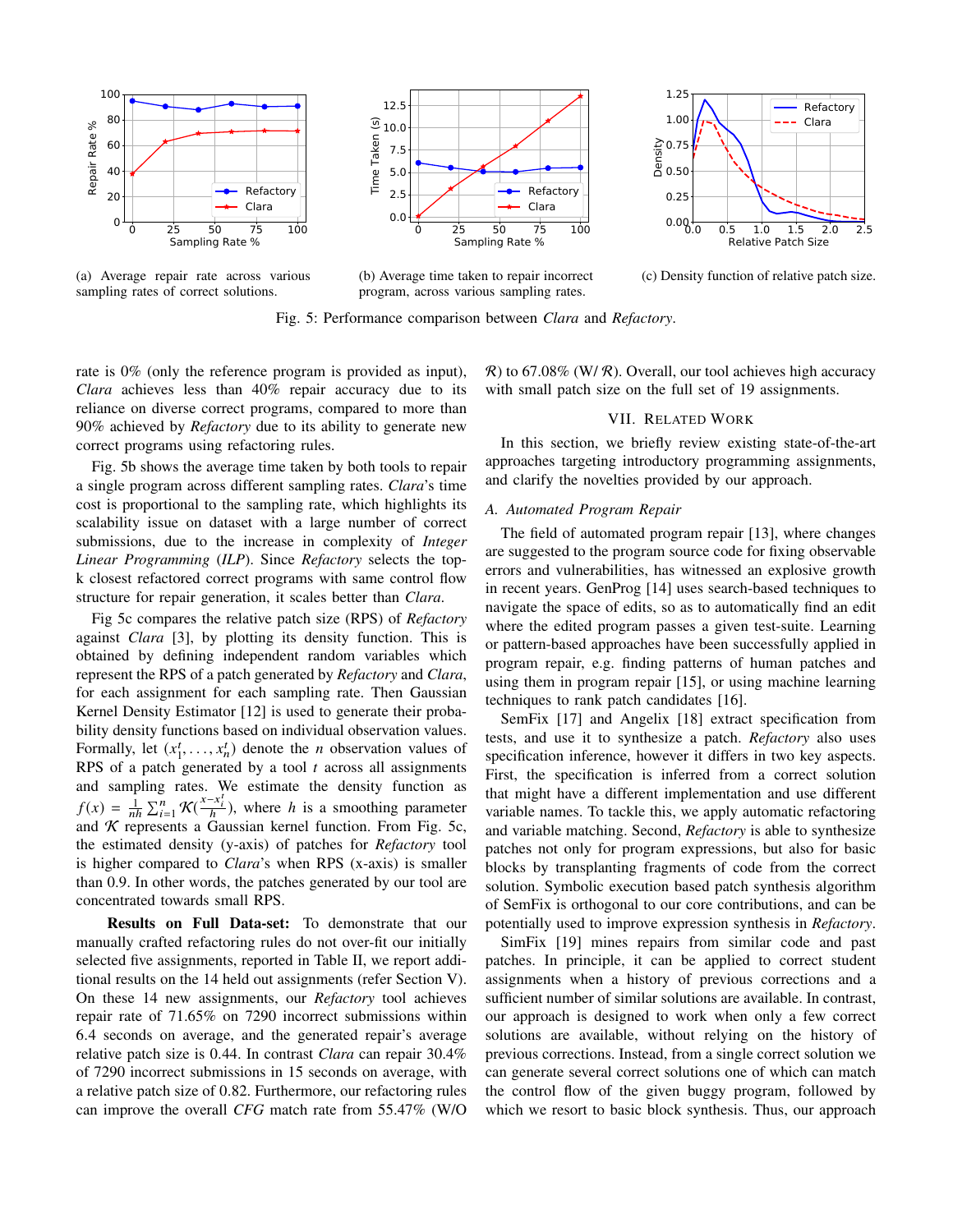| 3 <sup>1</sup><br>4 | 1 def swap(1st, $i$ , j):<br>$tmp = 1st[i]$<br>$1st[j] = 1st[i]$<br>$1st[i] = tmp$ | 1 def swap(1st, $i$ , $j$ ):<br>$tmp = 1st[i]$<br>$3 \quad 1st[i] = 1st[i]$<br>$4 \quad 1st[i] = tmp$ |
|---------------------|------------------------------------------------------------------------------------|-------------------------------------------------------------------------------------------------------|
|                     | (a) An incorrect program                                                           | (b) A correct program                                                                                 |

Fig. 6: Function to swap two elements in list.

is more applicable in pedagogical scenarios, e.g. when a newly crafted assignment is given by an instructor.

Our work on using a reference correct solution may appear superficially similar to the recent paper [20]. However, [20] employs simultaneous symbolic analysis of both buggy and correct programs to produce provably correct repairs. Similar to other recent works on repair in education [3], [4], we do not give formal guarantees about the repairs generated by our approach. Instead we use refactoring and synthesis to efficiently represent/navigate the space of patches.

# *B. Feedback Generation*

Automated program repair tools, originally designed to work on large codebases targeting experienced developers, have been used to provide feedback to students on introductory programming assignments with limited success [1]. Hence, new tools have been proposed in literature, targeting the novice programmers and their mistakes specifically. AutoGrader [5] proposes a program synthesis based approach which takes a reference solution and manually provided error model to generate repairs on incorrect programs. Refazer [7] attempts to learn simple syntactic program transformations from historical edit examples, and applies AST rewrite rules on matching incorrect programs to automatically repair them.

*Clara* [3] and *Sarfgen* [4] are two recent approaches related to our work that generate complex patches on incorrect student programs automatically. Given an incorrect program attempt, *Clara* and *Sarfgen* rely on finding a correct solution having the same looping and control-flow structure, respectively. This assumption presents a serious challenge when there is lack of access to a diverse set of existing correct solutions, for example when a newly crafted assignment is given by instructor. To address this issue, our approach attempts to refactor one or more correct solutions to generate new semantically equivalent correct solutions, with different looping/control-flow structures. In addition, as noted in our experiments on running time, *Clara* suffers from a *scalability* problem due to the use of Integer Linear Programming. We are unable to compare our run-time/accuracy with *Sarfgen* since their implementation has not been publicly released; moreover *Sarfgen* is targeted towards C# while our tool works only for Python programs.

Consider the incorrect student attempt for swap function in Fig. 6a. Here, the student has made a mistake in swapping two elements of a list, lst[i] and lst[j], through use of an intermediate tmp variable. Given the correct program shown in Fig. 6b as input, our *Refactory* approach generates the minimal repair of modifying a single line #2 from tmp = lst[i] to tmp = lst[j], by replacing each line with holes and synthesizing expression candidates. While *Clara* generates a sub-optimal solution at the block level, by borrowing the two differing lines (3 and 4) from the correct program.

# VIII. THREATS TO VALIDITY

Our choice of refactoring rules are by no means exhaustive, and primarily targets conditionals, looping structures, and their combinations; which constitutes majority of the control flow mistakes made by students in introductory programming classes. While we do report experimental results on 6 additional assignments unseen during refactoring rule crafting, in future we plan to rigorously test our tool on larger variety of programs collated from other publicly available datasets.

Our implementation currently supports only structured programming control flow structures. In future, we plan to extend our approach to handle Object-Oriented Programming concepts. Additional complex features available in Python, such as list comprehensions or lambda functions, are currently not handled since novice students rarely utilize advanced concepts.

Correctness of repairs is verified against instructor-provided test-suite, a manually designed incomplete specification.

Finally we note that while our implementation is targeted towards Python programs, our approach based on refactoring and block repair is not restricted to Python programs.

#### IX. DISCUSSION

The recent past has witnessed an explosion of works on automated feedback generation for introductory programming assignments, through means of program repair [1]–[7]. At a general level, most of the works search in the space of program edits to either generate feedback for students or to help automatically grade assignments. Due to a large variety of coding errors in programming assignments written by novice programmers, the search space of edits between a given incorrect program and a correct program tends to be huge [1]. Many past works have contributed immensely in the navigation of this search space of edits which may enable feedback generation for students. In our work, we have focused first on the search space representation, thereby prompting our refactoring phase, and then attempted to systematize the navigation of possible patches of a basic block by partitioning the candidate patches using test-equivalence analysis. Such a representation and navigation of the search space also allows us to work in various set-ups including those where many correct solutions are not available.

Our efforts are embodied in the form of *Refactory*, a customized Python repair system. We have employed the repair system extensively over a large data-set of more than a thousand programming assignments collected from hundreds of students enrolled in an introductory programming course.

In future work, we plan to conduct detailed user studies where the feedback from our tool can be generated live during tutorial or recitation sessions, so as to gauge the possible improvement in meeting learning outcomes.